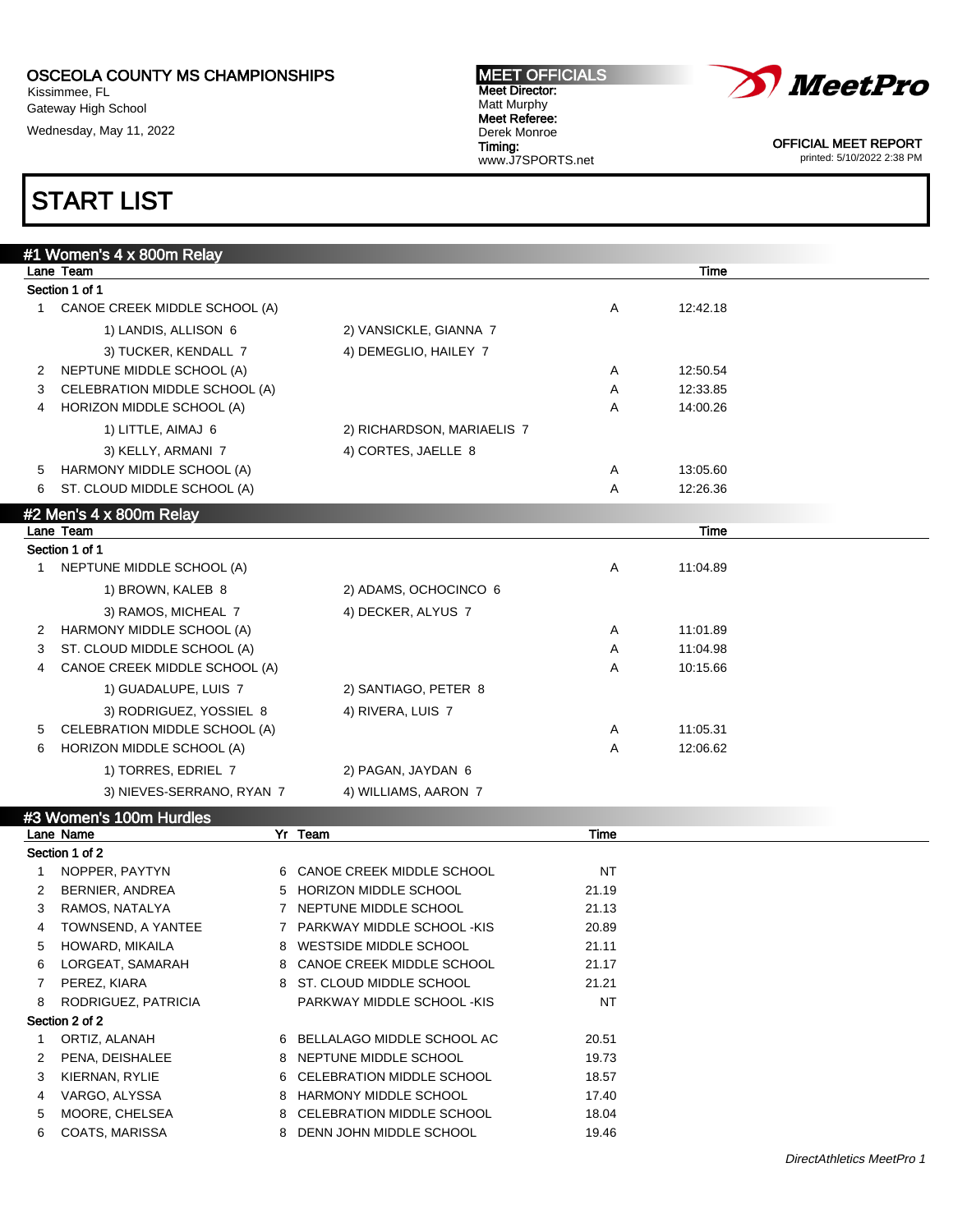Kissimmee, FL Gateway High School

Wednesday, May 11, 2022

## START LIST

| <b>MEET OFFICIALS</b> |
|-----------------------|
| Meet Director:        |
| Matt Murphy           |
| Meet Referee:         |
| Derek Monroe          |
| Timing:               |
| www.J7SPORTS.net      |



OFFICIAL MEET REPORT printed: 5/10/2022 2:38 PM

|             | #3 Women's 100m Hurdles (cont'd)         |             |                                  |       |
|-------------|------------------------------------------|-------------|----------------------------------|-------|
|             | Lane Name                                |             | Yr Team                          | Time  |
| $7^{\circ}$ | RIVERA ROJAS, JOYLIET                    |             | 8 NEPTUNE MIDDLE SCHOOL          | 20.45 |
| 8           | <b>MARQUITH, SARAH</b>                   |             | 7 HARMONY MIDDLE SCHOOL          | 20.70 |
|             | #4 Men's 100m Hurdles                    |             |                                  |       |
|             | Lane Name                                |             | Yr Team                          | Time  |
|             | Section 1 of 2                           |             |                                  |       |
| 1           | MILLAN, MARLON                           | 8           | WESTSIDE MIDDLE SCHOOL           | 20.09 |
| 2           | QUINTERO, HECTOR                         | 7           | KISSIMMEE MIDDLE SCHOOL          | 19.57 |
| 3           | COCKCROFT, JUDE                          | 6           | NEPTUNE MIDDLE SCHOOL            | 19.36 |
| 4           | SEWARD, ALIJAH                           | 8           | NEPTUNE MIDDLE SCHOOL            | 19.13 |
| 5           | ROMERO, JOSEPH                           | 8           | NEPTUNE MIDDLE SCHOOL            | 19.15 |
| 6           | FERNANDEZ, EDUARDO                       | 8           | HORIZON MIDDLE SCHOOL            | 19.50 |
| 7           | NUZZI, JOHN                              | 7           | CELEBRATION MIDDLE SCHOOL        | 19.79 |
| 8           | LUBULU, KOKO                             | 9           | <b>HARMONY MIDDLE SCHOOL</b>     | 20.20 |
|             | Section 2 of 2                           |             |                                  |       |
| 1           | SCHWARZ, ANTHONY                         | 8           | <b>HARMONY MIDDLE SCHOOL</b>     | 19.00 |
| 2           | BARNETT, NATHANIEL                       | 8           | PARKWAY MIDDLE SCHOOL -KIS       | 18.73 |
| 3           | <b>GUZMAN, MELVIN</b>                    | 8           | PARKWAY MIDDLE SCHOOL -KIS       | 18.38 |
| 4           | QUINONES, PETER                          | 8           | <b>CELEBRATION MIDDLE SCHOOL</b> | 17.79 |
| 5           | DOSS, TONY                               | 8           | KISSIMMEE MIDDLE SCHOOL          | 17.94 |
| 6           | <b>WILLIAMS, BRODY</b>                   | 8           | <b>HARMONY MIDDLE SCHOOL</b>     | 18.59 |
| 7           | WETMORE, SEAN                            | 8           | DENN JOHN MIDDLE SCHOOL          | 18.90 |
| 8           | <b>MORRIS, HARVEY</b>                    | 6           | <b>HORIZON MIDDLE SCHOOL</b>     | 19.13 |
|             |                                          |             |                                  |       |
|             | #5 Women's 100 Meters<br>Lane Name       |             | Yr Team                          | Time  |
|             | Section 1 of 2                           |             |                                  |       |
| $\mathbf 1$ | KASMI, AMEERA                            | 6           | CANOE CREEK MIDDLE SCHOOL        | 14.84 |
| 2           | BRACY, KAIA                              | 8           | HARMONY MIDDLE SCHOOL            | 14.78 |
| 3           |                                          |             | 7 PARKWAY MIDDLE SCHOOL -KIS     | 14.55 |
| 4           | TOWNSEND, A YANTEE<br>DECESARE, JULIETTA | 8           | CELEBRATION MIDDLE SCHOOL        | 14.42 |
| 5           | CAMBRAN, LENYRA                          | 8           | NEPTUNE MIDDLE SCHOOL            | 14.47 |
| 6           | MICHEL, EVEY                             | $7^{\circ}$ | DISCOVERY INTERMEDIATE SCH       | 14.62 |
| 7           | MARKS, ALEXIS                            |             | 6 WESTSIDE MIDDLE SCHOOL         | 14.82 |
|             | VELEZ, ELIANY                            |             | 7 CANOE CREEK MIDDLE SCHOOL      | 14.87 |
| 8           |                                          |             |                                  |       |
|             | Section 2 of 2                           |             | 7 NEPTUNE MIDDLE SCHOOL          |       |
|             | 1 TURNER, NATALIA                        |             |                                  | 14.12 |
| 2           | STANLEY, KEYANNA                         |             | 7 HORIZON MIDDLE SCHOOL          | 13.96 |
| 3           | BARBER, ALIYAH                           | 7           | BELLALAGO MIDDLE SCHOOL AC       | 13.60 |
| 4           | BLOODWORH, JADA                          | 7           | HARMONY MIDDLE SCHOOL            | 13.52 |
| 5           | CALDERON, NATALIA                        | 8           | HORIZON MIDDLE SCHOOL            | 13.53 |
| 6           | <b>BELL, CHAVORIA</b>                    | 8           | ST. CLOUD MIDDLE SCHOOL          | 13.95 |
| 7           | RIVERA, NAYELI                           | 8           | CELEBRATION MIDDLE SCHOOL        | 14.06 |
| 8           | MEADOWS, SOPHIA                          |             | 8 CELEBRATION MIDDLE SCHOOL      | 14.33 |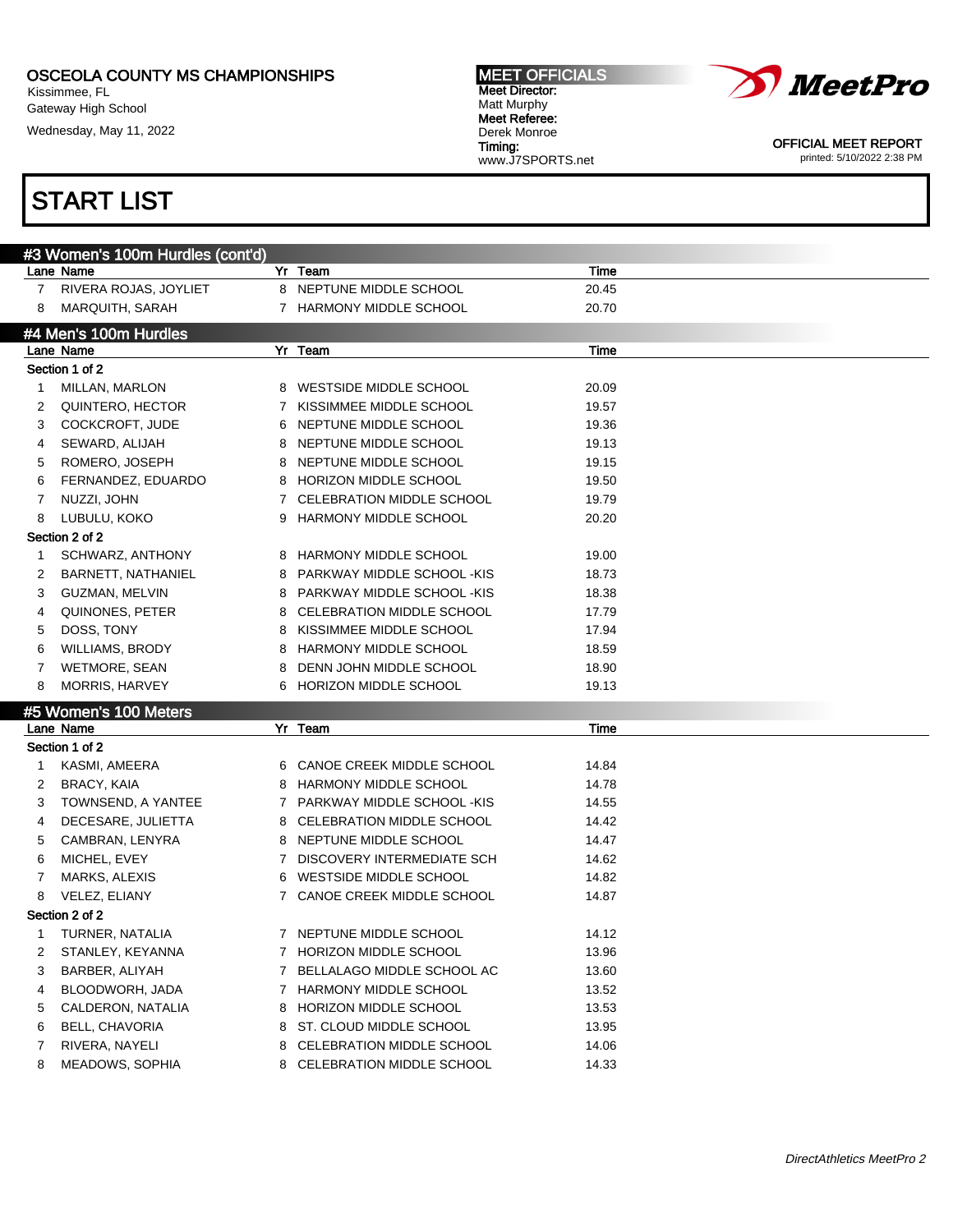Kissimmee, FL Gateway High School

Wednesday, May 11, 2022

#### MEET OFFICIALS Meet Director: Matt Murphy Meet Referee: Derek Monroe Timing: www.J7SPORTS.net



OFFICIAL MEET REPORT printed: 5/10/2022 2:38 PM

|    | #6 Men's 100 Meters     |   |                             |           |  |
|----|-------------------------|---|-----------------------------|-----------|--|
|    | Lane Name               |   | Yr Team                     | Time      |  |
|    | Section 1 of 2          |   |                             |           |  |
| 1  | LOFTON, JANARI          | 8 | PARKWAY MIDDLE SCHOOL -KIS  | <b>NT</b> |  |
| 2  | BEVERLY, ANTHONY        | 8 | KISSIMMEE MIDDLE SCHOOL     | 13.01     |  |
| 3  | WORRELL, AMARI          | 8 | WESTSIDE MIDDLE SCHOOL      | 12.92     |  |
| 4  | DORILAS, WISDOM         | 8 | KISSIMMEE MIDDLE SCHOOL     | NT        |  |
| 5  | WALKER, LARENZ          |   | 8 NEPTUNE MIDDLE SCHOOL     | 12.80     |  |
| 6  | NARANJO, JAKE           | 8 | HARMONY MIDDLE SCHOOL       | 12.99     |  |
| 7  | MEDINA-RODRIGUEZ, ANGEL |   | 8 HARMONY MIDDLE SCHOOL     | 13.04     |  |
| 8  | PITMAN, LAVONTE         |   | ST. CLOUD MIDDLE SCHOOL     | ΝT        |  |
|    | Section 2 of 2          |   |                             |           |  |
| 1  | PEREZ, JAYDEN           |   | 8 NEPTUNE MIDDLE SCHOOL     | 12.72     |  |
| 2  | JONES, BLAZE            |   | 7 HORIZON MIDDLE SCHOOL     | 12.56     |  |
| 3  | BURGOS, JORDAN          |   | 8 HARMONY MIDDLE SCHOOL     | 12.44     |  |
| 4  | BASSETTE, WEDLEY        |   | 7 HORIZON MIDDLE SCHOOL     | 12.12     |  |
| 5  | PETERMAN, JAMAINE       | 8 | PARKWAY MIDDLE SCHOOL - KIS | 12.26     |  |
| 6  | BRADFORD, JAMARIO       | 8 | PARKWAY MIDDLE SCHOOL -KIS  | 12.48     |  |
|    |                         |   |                             |           |  |
| 7  | <b>JULIAN, ASHAUN</b>   |   | 8 NEPTUNE MIDDLE SCHOOL     | 12.62     |  |
| 8  | GARDNER, SAWYER         |   | 8 CELEBRATION MIDDLE SCHOOL | 12.75     |  |
|    | #7 Women's 1600 Meters  |   |                             |           |  |
|    | Lane Name               |   | Yr Team                     | Time      |  |
|    | Section 1 of 1          |   |                             |           |  |
| 1  | CAMUS, ABBY             |   | 6 HARMONY MIDDLE SCHOOL     | 6:19.07   |  |
| 2  | PRESCOTT, AUBREY        |   | 7 HARMONY MIDDLE SCHOOL     | 6:19.85   |  |
| 3  | DECESARE, GIGI          |   | 8 CELEBRATION MIDDLE SCHOOL | 6:19.90   |  |
| 4  | SANTIAGO, SERENA        |   | 7 CELEBRATION MIDDLE SCHOOL | 6:22.17   |  |
| 5  | FROST, JADYN            |   | 7 HARMONY MIDDLE SCHOOL     | 6:24.04   |  |
| 6  | SANDOVAL, ALISSON       |   | 7 ST. CLOUD MIDDLE SCHOOL   | 6:33.62   |  |
| 7  | WHETSEL, MEAGAN         |   | 7 CELEBRATION MIDDLE SCHOOL | 6:42.49   |  |
| 8  | ALVAREZ, MALLEIGH       |   | 7 NEPTUNE MIDDLE SCHOOL     | 7:03.55   |  |
| 9  | LANDIS, ALLISON         |   | 6 CANOE CREEK MIDDLE SCHOOL | 7:05.43   |  |
| 10 | WERK, GEORGIA           | 6 | HARMONY MIDDLE SCHOOL       | 7:10.89   |  |
| 11 | NUNEZ, AMELIA           |   | 6 CANOE CREEK MIDDLE SCHOOL | 7:20.30   |  |
| 12 | WETZEL, ELLA            |   | ST. CLOUD MIDDLE SCHOOL     | <b>NT</b> |  |
| 13 | DEUS, KAYLA             |   | ST. CLOUD MIDDLE SCHOOL     | <b>NT</b> |  |
| 14 | BENOUTTAS, SOFYA        |   | 8 HORIZON MIDDLE SCHOOL     | 8:09.46   |  |
|    | 15 TUCKER, KENDALL      |   | 7 CANOE CREEK MIDDLE SCHOOL | <b>NT</b> |  |
|    | 16 VANSICKLE, GIANNA    |   |                             |           |  |
|    |                         |   | 7 CANOE CREEK MIDDLE SCHOOL | <b>NT</b> |  |
|    | #8 Men's 1600 Meters    |   |                             |           |  |
|    | Lane Name               |   | Yr Team                     | Time      |  |
|    | Section 1 of 1          |   |                             |           |  |
| 1  | VONGPHRACHANH, MALECHI  |   | 7 CELEBRATION MIDDLE SCHOOL | 5:23.90   |  |
| 2  | MAURO, DOMINIC          |   | 8 HARMONY MIDDLE SCHOOL     | 5:32.97   |  |
| 3  | ANTLE, ETHAN            |   | 7 NEPTUNE MIDDLE SCHOOL     | 5:33.04   |  |
| 4  | GUADALUPE, LUIS         |   | 7 CANOE CREEK MIDDLE SCHOOL | 5:36.42   |  |
| 5  | ANSBAUGH, BRODY         |   | 7 ST. CLOUD MIDDLE SCHOOL   | 5.37.32   |  |
| 6  | FOX, JULIAN             |   | 7 NEPTUNE MIDDLE SCHOOL     | 5:42.19   |  |
|    |                         |   |                             |           |  |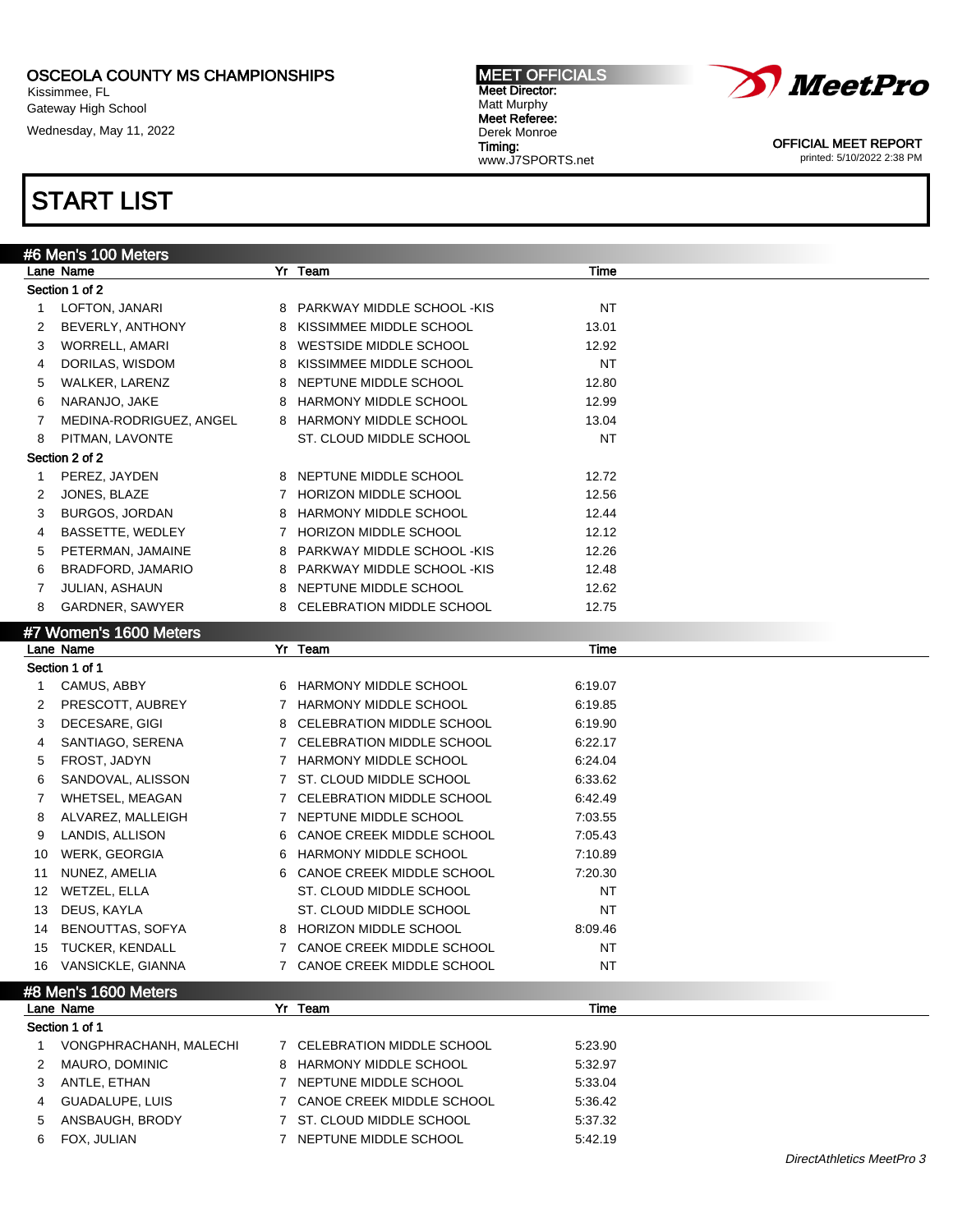Kissimmee, FL Gateway High School Wednesday, May 11, 2022

START LIST

#### MEET OFFICIALS Meet Director: Matt Murphy Meet Referee: Derek Monroe Timing: www.J7SPORTS.net



OFFICIAL MEET REPORT printed: 5/10/2022 2:38 PM

|                | #8 Men's 1600 Meters (cont'd)        |                             |         |                |  |
|----------------|--------------------------------------|-----------------------------|---------|----------------|--|
|                | Lane Name                            | Yr Team                     | Time    |                |  |
| $\overline{7}$ | CARRY, LANGSTON                      | 6 NEPTUNE MIDDLE SCHOOL     | 5.42.64 |                |  |
| 8              | <b>BURSON, BYRON</b>                 | 8 HARMONY MIDDLE SCHOOL     | 5:43.83 |                |  |
| 9              | RIVERA, LUIS                         | 7 CANOE CREEK MIDDLE SCHOOL | 5:54.14 |                |  |
| 10             | QUINTERO, HECTOR                     | 7 KISSIMMEE MIDDLE SCHOOL   | 5:54.47 |                |  |
| 11             | FOREHAND, EDWARD                     | 8 CELEBRATION MIDDLE SCHOOL | 5:55.82 |                |  |
|                | 12 VENEGAS, ANTHONY                  | 6 KISSIMMEE MIDDLE SCHOOL   | 5:57.80 |                |  |
| 13             | TORRES, EDRIEL                       | 7 HORIZON MIDDLE SCHOOL     | 5:57.87 |                |  |
| 14             | BUTLER, ZAK                          | HARMONY MIDDLE SCHOOL       | NT      |                |  |
| 15             | <b>IGLESIAS, EINAR</b>               | 7 NEPTUNE MIDDLE SCHOOL     | NT      |                |  |
| 16             | RODRIGUEZ, YOSSIEL                   | 8 CANOE CREEK MIDDLE SCHOOL | NT      |                |  |
|                | #9 Women's 4 x 100m Relay            |                             |         |                |  |
|                | Lane Team                            |                             |         | Time           |  |
|                | Section 1 of 2                       |                             |         |                |  |
| 3              | WESTSIDE MIDDLE SCHOOL (A)           |                             | Α       | 1:10.69        |  |
|                | 1) RAINES, SAVANNAH                  | 2) BLANCO, ANDREA 6         |         |                |  |
|                | 3) ROSAL, MEREDITH 6                 | 4) YASELIS, ORTIZ-FONSECA 6 |         |                |  |
| 4              | DISCOVERY INTERMEDIATE SCHOOL (A)    |                             | Α       | 1:00.21        |  |
|                | 1) LEWIS, BRIANNA 7                  | 2) MICHEL, EVEY 7           |         |                |  |
|                | 3) HOOKS, KALIA 7                    | 4) OTERO, YEILENYS 7        |         |                |  |
| 5              | PARKWAY MIDDLE SCHOOL -KISSIMMEE (A) |                             | Α       | 1:03.98        |  |
|                | 1) BYRD, MCKENZIE 7                  |                             |         |                |  |
|                |                                      | 2) GREEN, ZI' TERIA 8       |         |                |  |
|                | 3) WOODARD, DAMICIA 7                | 4) TOWNSEND, A YANTEE 7     |         |                |  |
|                | Section 2 of 2                       |                             |         |                |  |
| 1              | CANOE CREEK MIDDLE SCHOOL (A)        |                             | Α       | 58.69          |  |
| 2              | ST. CLOUD MIDDLE SCHOOL (A)          |                             | Α       | 56.59          |  |
| 3<br>4         | CELEBRATION MIDDLE SCHOOL (A)        |                             | Α       | 56.31<br>54.81 |  |
|                | HORIZON MIDDLE SCHOOL (A)            |                             | Α       |                |  |
|                | 1) PATTERSON, MAKAYLAH 8             | 2) MCGOWAN, COLBREY 8       |         |                |  |
|                | 3) STANLEY, KEYANNA 7                | 4) CALDERON, NATALIA 8      |         |                |  |
| 5              | HARMONY MIDDLE SCHOOL (A)            |                             | Α       | 55.29          |  |
| 6              | NEPTUNE MIDDLE SCHOOL (A)            |                             | Α       | 56.45          |  |
|                | 1) LEE, CAELYN 7                     | 2) RIVERA ROJAS, JOYLIET 8  |         |                |  |
|                | 3) CAMBRAN, LENYRA 8                 | 4) TURNER, NATALIA 7        |         |                |  |
|                | BELLALAGO MIDDLE SCHOOL ACADEMY (A)  |                             | Α       | 57.89          |  |
|                | 1) MONTEROSSA, AMIRELYS 6            | 2) BAGUER, CHRISTINE 6      |         |                |  |
|                | 3) ORTIZ, ALANAH 6                   | 4) BARBER, ALIYAH 7         |         |                |  |
|                | #10 Men's 4 x 100m Relay             |                             |         |                |  |
|                | Lane Team                            |                             |         | Time           |  |
|                | Section 1 of 2                       |                             |         |                |  |
| 3              | CANOE CREEK MIDDLE SCHOOL (A)        |                             | A       | 55.41          |  |
| 4              | HORIZON MIDDLE SCHOOL (A)            |                             | Α       | 52.36          |  |
|                | 1) JONES, BLAZE 7                    | 2) JEAN, JOVANI 8           |         |                |  |
|                | 3) RIVERA, ZACHARY 6                 | 4) BASSETTE, WEDLEY 7       |         |                |  |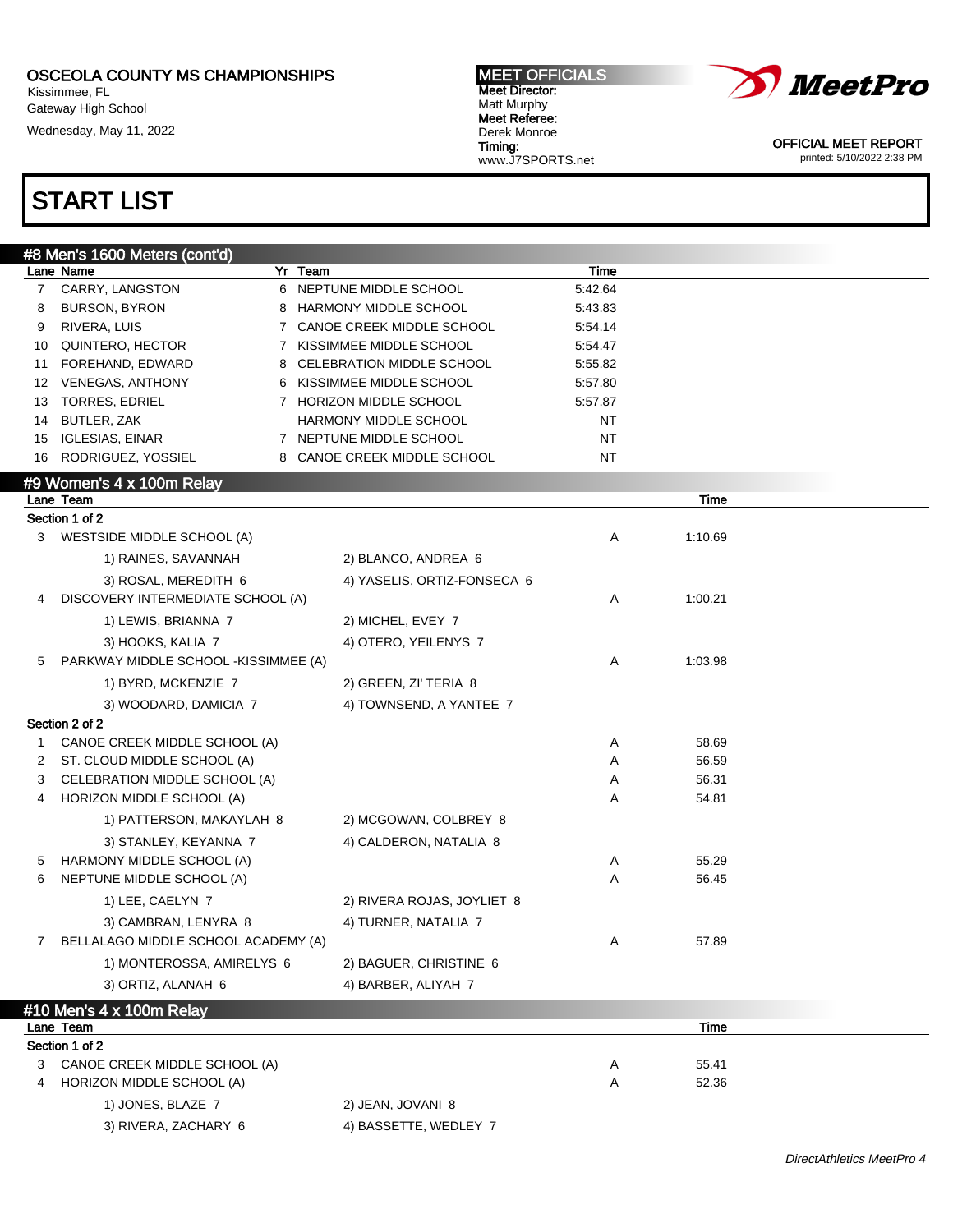Kissimmee, FL Gateway High School

Wednesday, May 11, 2022

#### MEET OFFICIALS Meet Director: Matt Murphy Meet Referee: Derek Monroe Timing: www.J7SPORTS.net



OFFICIAL MEET REPORT printed: 5/10/2022 2:38 PM

## START LIST

|   | #10 Men's 4 x 100m Relay (cont'd)              |         |                              |         |         |  |
|---|------------------------------------------------|---------|------------------------------|---------|---------|--|
|   | Lane Team                                      |         |                              |         | Time    |  |
| 5 | ST. CLOUD MIDDLE SCHOOL (A)                    |         |                              | Α       | 53.76   |  |
| 6 | WESTSIDE MIDDLE SCHOOL (A)                     |         |                              | Α       | 1:02.27 |  |
|   | 1) GONZALEZ RIVERA, SAMUEL 6                   |         | 2) SIMEON, QUINCY 6          |         |         |  |
|   | 3) MOORE, KELLY 6                              |         | 4) LEWIS, DAMON 6            |         |         |  |
|   | Section 2 of 2                                 |         |                              |         |         |  |
|   | 2 CELEBRATION MIDDLE SCHOOL (A)                |         |                              | Α       | 51.29   |  |
|   | 1) NUZZI, SEAN 8                               |         | 2) LONG, STEVEN 8            |         |         |  |
|   | 3) GARDNER, SAWYER 8                           |         | 4) ESCABEDO, DIEGO 8         |         |         |  |
| 3 | HARMONY MIDDLE SCHOOL (A)                      |         |                              | Α       | 49.85   |  |
| 4 | PARKWAY MIDDLE SCHOOL -KISSIMMEE (A)           |         |                              | A       | 48.85   |  |
|   | 1) BARNETT, NATHANIEL 8                        |         | 2) BRADFORD, JAMARIO 8       |         |         |  |
|   | 3) LOFTON, JANARI 8                            |         | 4) PETERMAN, JAMAINE 8       |         |         |  |
| 5 | NEPTUNE MIDDLE SCHOOL (A)                      |         |                              | Α       | 49.07   |  |
|   | 1) SERRANO, HALO 7                             |         | 2) WALKER, LARENZ 8          |         |         |  |
|   | 3) PEREZ, JAYDEN 8                             |         | 4) JULIAN, ASHAUN 8          |         |         |  |
| 6 | KISSIMMEE MIDDLE SCHOOL (A)                    |         |                              | Α       | 50.16   |  |
|   | 1) COLON APONTE, CESAR 8                       |         | 2) BEVERLY, ANTHONY 8        |         |         |  |
|   | 3) DORILAS, WISDOM 8                           |         | 4) DOSS, TONY 8              |         |         |  |
|   | #11 Women's 400 Meters                         |         |                              |         |         |  |
|   | Lane Name                                      | Yr Team |                              | Time    |         |  |
|   | Section 1 of 2                                 |         |                              |         |         |  |
| 1 | COOK, KHLOE                                    |         | 7 HARMONY MIDDLE SCHOOL      | 1:18.23 |         |  |
| 2 | PERRY, GEORGIA                                 |         | 7 CELEBRATION MIDDLE SCHOOL  | 1:17.06 |         |  |
| 3 | CLEVENGER, KAILEI                              |         | 6 ST. CLOUD MIDDLE SCHOOL    | 1:16.65 |         |  |
| 4 | PEREZ, AGLAE                                   |         | 8 HORIZON MIDDLE SCHOOL      | 1:16.55 |         |  |
| 5 | DEMEGLIO, HAILEY                               |         | 7 CANOE CREEK MIDDLE SCHOOL  | 1:16.62 |         |  |
| 6 | HOWARD, MIKAILA                                |         | 8 WESTSIDE MIDDLE SCHOOL     | 1:16.73 |         |  |
| 7 | CARLSON, EMILY                                 |         | 7 HARMONY MIDDLE SCHOOL      | 1:17.37 |         |  |
| 8 | WILLIAMS, JAZALENA<br>$\overline{\phantom{a}}$ |         | HORIZON MIDDLE SCHOOL        | 1:18.78 |         |  |
|   | Section 2 of 2                                 |         |                              |         |         |  |
| 1 | DIAZ, LIA                                      |         | 8 NEPTUNE MIDDLE SCHOOL      | 1:13.97 |         |  |
| 2 | KIERNAN, RYLIE                                 | 6       | CELEBRATION MIDDLE SCHOOL    | 1:11.67 |         |  |
| 3 | HUSBANDS, ELLAH                                |         | 8 HARMONY MIDDLE SCHOOL      | 1:08.56 |         |  |
| 4 | <b>BAGUER, CHRISTINE</b>                       |         | 6 BELLALAGO MIDDLE SCHOOL AC | 1:04.69 |         |  |
| 5 | EADY, JAKYILAH                                 |         | 7 ST. CLOUD MIDDLE SCHOOL    | 1:07.37 |         |  |
| 6 | CORDERO, NEVAEH                                | 6       | NEPTUNE MIDDLE SCHOOL        | 1:11.42 |         |  |
| 7 | <b>BROWN, LENICEA</b>                          |         | 7 HORIZON MIDDLE SCHOOL      | 1:12.84 |         |  |
| 8 | CRAWFORD, LILY                                 |         | 6 CELEBRATION MIDDLE SCHOOL  | 1:16.18 |         |  |
|   | #12 Men's 400 Meters                           |         |                              |         |         |  |
|   | Lane Name                                      | Yr Team |                              | Time    |         |  |
|   | Section 1 of 2                                 |         |                              |         |         |  |
| 1 | GUADALUPE, LUIS                                |         | 7 CANOE CREEK MIDDLE SCHOOL  | NT      |         |  |
| 2 | <b>BRICENO, SANTIAGO</b>                       |         | 6 WESTSIDE MIDDLE SCHOOL     | 1:04.37 |         |  |

3 WORRELL, AMARI 8 WESTSIDE MIDDLE SCHOOL 1:03.53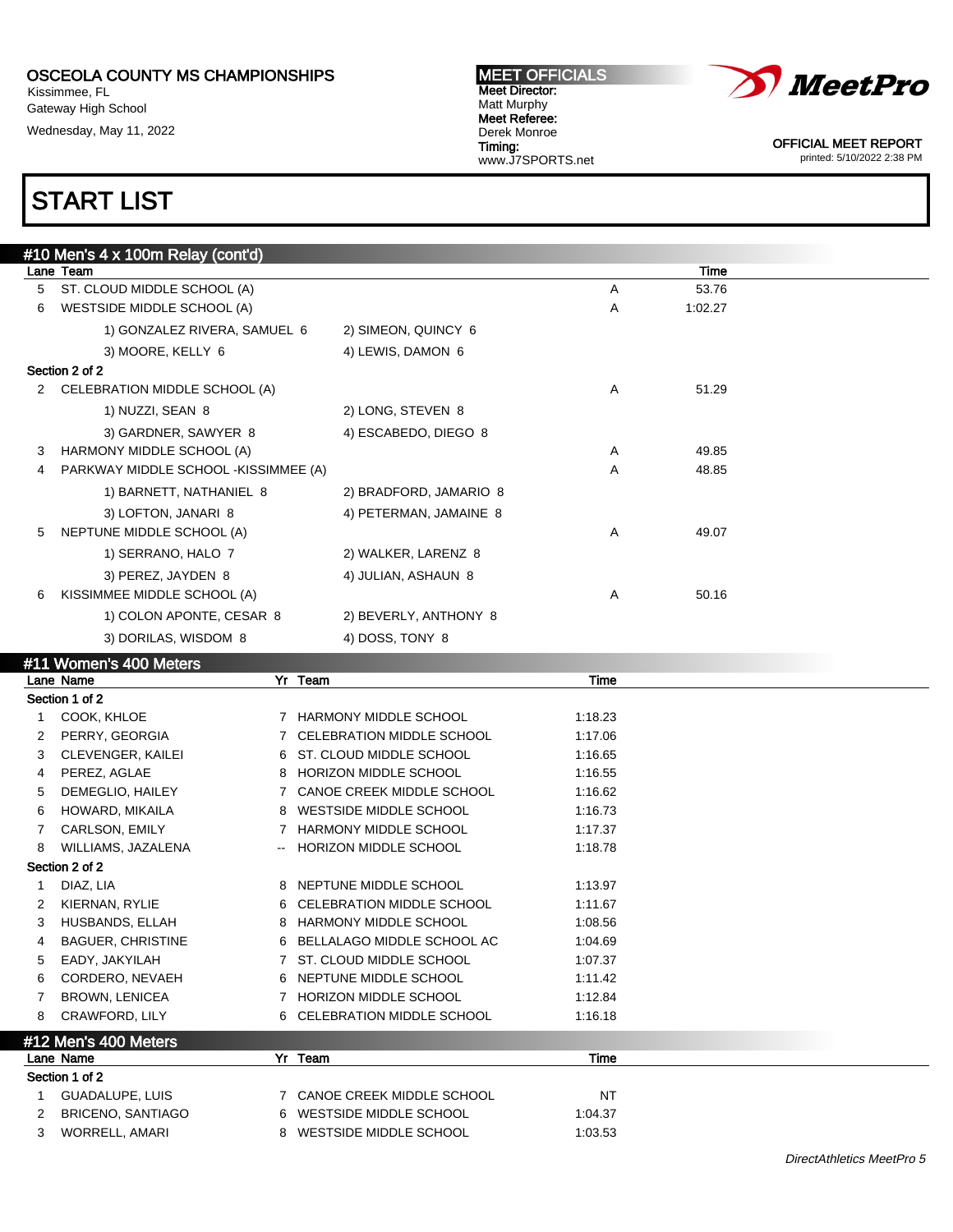Kissimmee, FL Gateway High School

Wednesday, May 11, 2022

#### MEET OFFICIALS Meet Director: Matt Murphy Meet Referee: Derek Monroe Timing: www.J7SPORTS.net



OFFICIAL MEET REPORT printed: 5/10/2022 2:38 PM

| #12 Men's 400 Meters (cont'd) |                            |              |                              |           |  |
|-------------------------------|----------------------------|--------------|------------------------------|-----------|--|
|                               | Lane Name                  |              | Yr Team                      | Time      |  |
| 4                             | CORY, BILLY                | 8            | <b>HARMONY MIDDLE SCHOOL</b> | 1:02.64   |  |
| 5                             | <b>BENKEN, OLIVER</b>      | 8            | <b>HARMONY MIDDLE SCHOOL</b> | 1:03.24   |  |
| 6                             | GARCIA, OSCAR              | 8            | DENN JOHN MIDDLE SCHOOL      | 1:04.23   |  |
| 7                             | ADOBAYA, JOHN              |              | 7 HORIZON MIDDLE SCHOOL      | 1:04.50   |  |
| 8                             | VICTOR, THOMAYSON          |              | PARKWAY MIDDLE SCHOOL -KIS   | NT        |  |
|                               | Section 2 of 2             |              |                              |           |  |
| 1                             | THOMAS, JADEN              |              | 8 PARKWAY MIDDLE SCHOOL -KIS | 1:01.30   |  |
| 2                             | ROMERO, JOSEPH             |              | 8 NEPTUNE MIDDLE SCHOOL      | 1:00.47   |  |
| 3                             | NARANJO, JAKE              | 8            | HARMONY MIDDLE SCHOOL        | 58.44     |  |
| 4                             | JULIAN, ASHAUN             | 8            | NEPTUNE MIDDLE SCHOOL        | 57.35     |  |
| 5                             | LOPEZ, JORDAN              | 8            | HORIZON MIDDLE SCHOOL        | 58.24     |  |
| 6                             | FABO, FABIANO              | 8            | NEPTUNE MIDDLE SCHOOL        | 1:00.22   |  |
| 7                             | <b>ISARAPHANICH, JASON</b> | 8            | ST. CLOUD MIDDLE SCHOOL      | 1:00.68   |  |
| 8                             | NUZZI, SEAN                | 8            | CELEBRATION MIDDLE SCHOOL    | 1:02.44   |  |
|                               | #13 Women's 800 Meters     |              |                              |           |  |
|                               | Lane Name                  |              | Yr Team                      | Time      |  |
|                               | Section 1 of 1             |              |                              |           |  |
| 1                             | PRESCOTT, AUBREY           | 7            | HARMONY MIDDLE SCHOOL        | 2:47.96   |  |
| 2                             | CORDERO, NEVAEH            | 6            | NEPTUNE MIDDLE SCHOOL        | 2:49.82   |  |
| 3                             | CAMUS, ABBY                | 6            | <b>HARMONY MIDDLE SCHOOL</b> | 2:51.82   |  |
| 4                             | MODEL, ZOEY                | 8            | CELEBRATION MIDDLE SCHOOL    | 2:52.23   |  |
| 5                             | USSERY, KATE               | 8            | HARMONY MIDDLE SCHOOL        | 2:53.30   |  |
| 6                             | WHETSEL, MEAGAN            | $\mathbf{7}$ | CELEBRATION MIDDLE SCHOOL    | 2:56.42   |  |
| 7                             | LYLES, BRYNN               | $7^{\circ}$  | CELEBRATION MIDDLE SCHOOL    | 2:57.16   |  |
| 8                             | SANTIAGO, SERENA           | $\mathbf{7}$ | CELEBRATION MIDDLE SCHOOL    | 2:57.26   |  |
| 9                             | ASHLEY, LILLY              |              | 7 HARMONY MIDDLE SCHOOL      | 3:02.17   |  |
| 10                            | DECESARE, GIGI             | 8            | CELEBRATION MIDDLE SCHOOL    | 3:02.59   |  |
| 11                            | GAMBLE, NAYLAH             |              | 6 NEPTUNE MIDDLE SCHOOL      | 3:04.14   |  |
|                               | 12 ALVAREZ, MALLEIGH       |              | 7 NEPTUNE MIDDLE SCHOOL      | 3:10.25   |  |
| 13                            | RODRIGUEZ, BRIANNA         |              | 8 NEPTUNE MIDDLE SCHOOL      | 3:10.55   |  |
| 14                            | WETZEL, ELLA               |              | ST. CLOUD MIDDLE SCHOOL      | NT        |  |
| 15                            | TIEDEMAN, LILY             |              | HARMONY MIDDLE SCHOOL        | NT        |  |
| 16                            | DEMEGLIO, HAILEY           |              | 7 CANOE CREEK MIDDLE SCHOOL  | <b>NT</b> |  |
|                               |                            |              |                              |           |  |
|                               | #14 Men's 800 Meters       |              |                              |           |  |
|                               | Lane Name                  |              | Yr Team                      | Time      |  |
|                               | Section 1 of 1             |              |                              |           |  |
| 1                             | <b>TORRES, ELIAS</b>       |              | 8 NEPTUNE MIDDLE SCHOOL      | 2:27.35   |  |
| 2                             | FOX, JULIAN                |              | 7 NEPTUNE MIDDLE SCHOOL      | 2:32.80   |  |
| 3                             | QUINTERO, HECTOR           | $7^{\circ}$  | KISSIMMEE MIDDLE SCHOOL      | 2:33.76   |  |
| 4                             | RIVERA, LUIS               | $\mathbf{7}$ | CANOE CREEK MIDDLE SCHOOL    | 2:34.04   |  |
| 5                             | <b>GORDILS, NICOLAS</b>    |              | 6 NEPTUNE MIDDLE SCHOOL      | 2:34.42   |  |
| 6                             | <b>BURSON, BYRON</b>       |              | 8 HARMONY MIDDLE SCHOOL      | 2:34.43   |  |
| 7                             | VONGPHRACHANH, MALECHI     |              | 7 CELEBRATION MIDDLE SCHOOL  | 2:34.61   |  |
| 8                             | MAURO, DOMINIC             |              | 8 HARMONY MIDDLE SCHOOL      | 2:35.60   |  |
| 9                             | SANTIAGO, PETER            |              | 8 CANOE CREEK MIDDLE SCHOOL  | 2:36.07   |  |
| 10                            | SELLERS, FABIAN            |              | 7 HARMONY MIDDLE SCHOOL      | 2:37.69   |  |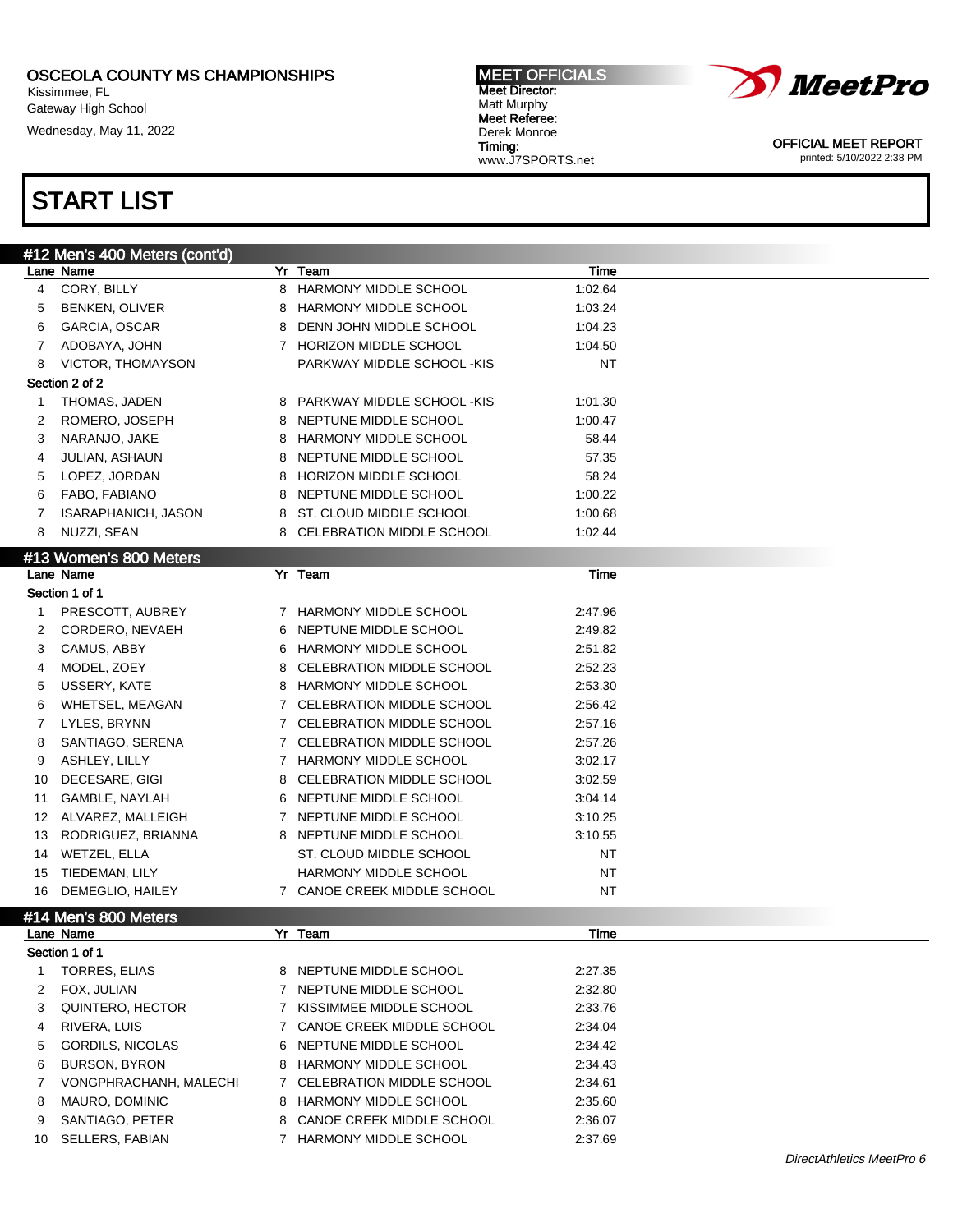Kissimmee, FL Gateway High School

Wednesday, May 11, 2022

#### MEET OFFICIALS Meet Director: Matt Murphy Meet Referee: Derek Monroe Timing: www.J7SPORTS.net



OFFICIAL MEET REPORT printed: 5/10/2022 2:38 PM

|              | #14 Men's 800 Meters (cont'd) |                              |           |  |
|--------------|-------------------------------|------------------------------|-----------|--|
|              | Lane Name                     | Yr Team                      | Time      |  |
|              | 11 PAGAN, JAYDAN              | 6 HORIZON MIDDLE SCHOOL      | 2:43.69   |  |
|              | 12 FOREHAND, EDWARD           | 8 CELEBRATION MIDDLE SCHOOL  | 2:44.49   |  |
| 13           | MILLAN, MARLON                | 8 WESTSIDE MIDDLE SCHOOL     | 2:46.66   |  |
| 14           | ANTLE, ETHAN                  | 7 NEPTUNE MIDDLE SCHOOL      | NT        |  |
| 15           | ANSBAUGH, BRODY               | 7 ST. CLOUD MIDDLE SCHOOL    | NT        |  |
|              | 16 WALLS, ETHAN               | HARMONY MIDDLE SCHOOL        | NT        |  |
|              | #15 Women's 200 Meters        |                              |           |  |
|              | Lane Name                     | Yr Team                      | Time      |  |
|              | Section 1 of 2                |                              |           |  |
| 1            | LARROCHE, SOPHIA              | 7 WESTSIDE MIDDLE SCHOOL     | 31.49     |  |
| 2            | VELEZ, ELIANY                 | 7 CANOE CREEK MIDDLE SCHOOL  | 31.13     |  |
| 3            | PENA, DEISHALEE               | 8 NEPTUNE MIDDLE SCHOOL      | 31.07     |  |
| 4            | YARBROUGH, JALISSA            | 8 ST. CLOUD MIDDLE SCHOOL    | 30.95     |  |
| 5            | KASMI, AMEERA                 | 6 CANOE CREEK MIDDLE SCHOOL  | 30.96     |  |
| 6            | QUIRINDINGO, JULIE            | 8 DENN JOHN MIDDLE SCHOOL    | 31.07     |  |
| 7            | TURPIN, AKEELAH               | 7 DISCOVERY INTERMEDIATE SCH | 31.27     |  |
| 8            | ROCKNE, EMMERSON              | HARMONY MIDDLE SCHOOL        | NT        |  |
|              | Section 2 of 2                |                              |           |  |
| 1            | GARY, KEMAURIA                | 8 HARMONY MIDDLE SCHOOL      | 29.82     |  |
| 2            | TURNER, NATALIA               | 7 NEPTUNE MIDDLE SCHOOL      | 29.63     |  |
| 3            | EADY, JAKYILAH                | 7 ST. CLOUD MIDDLE SCHOOL    | 28.42     |  |
| 4            | BLOODWORH, JADA               | 7 HARMONY MIDDLE SCHOOL      | 27.53     |  |
|              |                               | 8 HORIZON MIDDLE SCHOOL      |           |  |
| 5            | CALDERON, NATALIA             |                              | 28.33     |  |
| 6            | MEADOWS, SOPHIA               | 8 CELEBRATION MIDDLE SCHOOL  | 29.54     |  |
| 7            | MCGOWAN, COLBREY              | 8 HORIZON MIDDLE SCHOOL      | 29.76     |  |
| 8            | PATTERSON, MAKAYLAH           | 8 HORIZON MIDDLE SCHOOL      | 30.15     |  |
|              | #16 Men's 200 Meters          |                              |           |  |
|              | Lane Name                     | Yr Team                      | Time      |  |
|              | Section 1 of 2                |                              |           |  |
| 1            | THOMAS, JADEN                 | 8 PARKWAY MIDDLE SCHOOL -KIS | NT        |  |
| 2            | <b>GRIFFIN, MARKUS</b>        | 8 CANOE CREEK MIDDLE SCHOOL  | NT        |  |
| 3            | RIEDER, JAIRO                 | 8 HARMONY MIDDLE SCHOOL      | 28.08     |  |
| 4            | PEREZ, JAYDEN                 | 8 NEPTUNE MIDDLE SCHOOL      | 27.08     |  |
| 5            | SERRANO, HALO                 | 7 NEPTUNE MIDDLE SCHOOL      | 27.09     |  |
| 6            | SPENCER, DANIEL               | 8 HORIZON MIDDLE SCHOOL      | 28.52     |  |
| 7            | SALCE, VICTOR                 | ST. CLOUD MIDDLE SCHOOL      | NT        |  |
| 8            | GOMEZ, JOANDIEL               | CANOE CREEK MIDDLE SCHOOL    | <b>NT</b> |  |
|              | Section 2 of 2                |                              |           |  |
| $\mathbf{1}$ | PAGAN, JOSIAH                 | 6 HARMONY MIDDLE SCHOOL      | 26.92     |  |
| 2            | COLON APONTE, CESAR           | 8 KISSIMMEE MIDDLE SCHOOL    | 26.54     |  |
| 3            | BASSETTE, WEDLEY              | 7 HORIZON MIDDLE SCHOOL      | 26.14     |  |
| 4            | JONES, BLAZE                  | 7 HORIZON MIDDLE SCHOOL      | 25.87     |  |
| 5            | WALKER, LARENZ                | 8 NEPTUNE MIDDLE SCHOOL      | 25.99     |  |
| 6            | <b>BURGOS, JORDAN</b>         | 8 HARMONY MIDDLE SCHOOL      | 26.32     |  |
| 7            | ACEVEDO, NICHOLAS             | 7 ST. CLOUD MIDDLE SCHOOL    | 26.89     |  |
| 8            | GUZMAN, MELVIN                | 8 PARKWAY MIDDLE SCHOOL -KIS | 26.93     |  |
|              |                               |                              |           |  |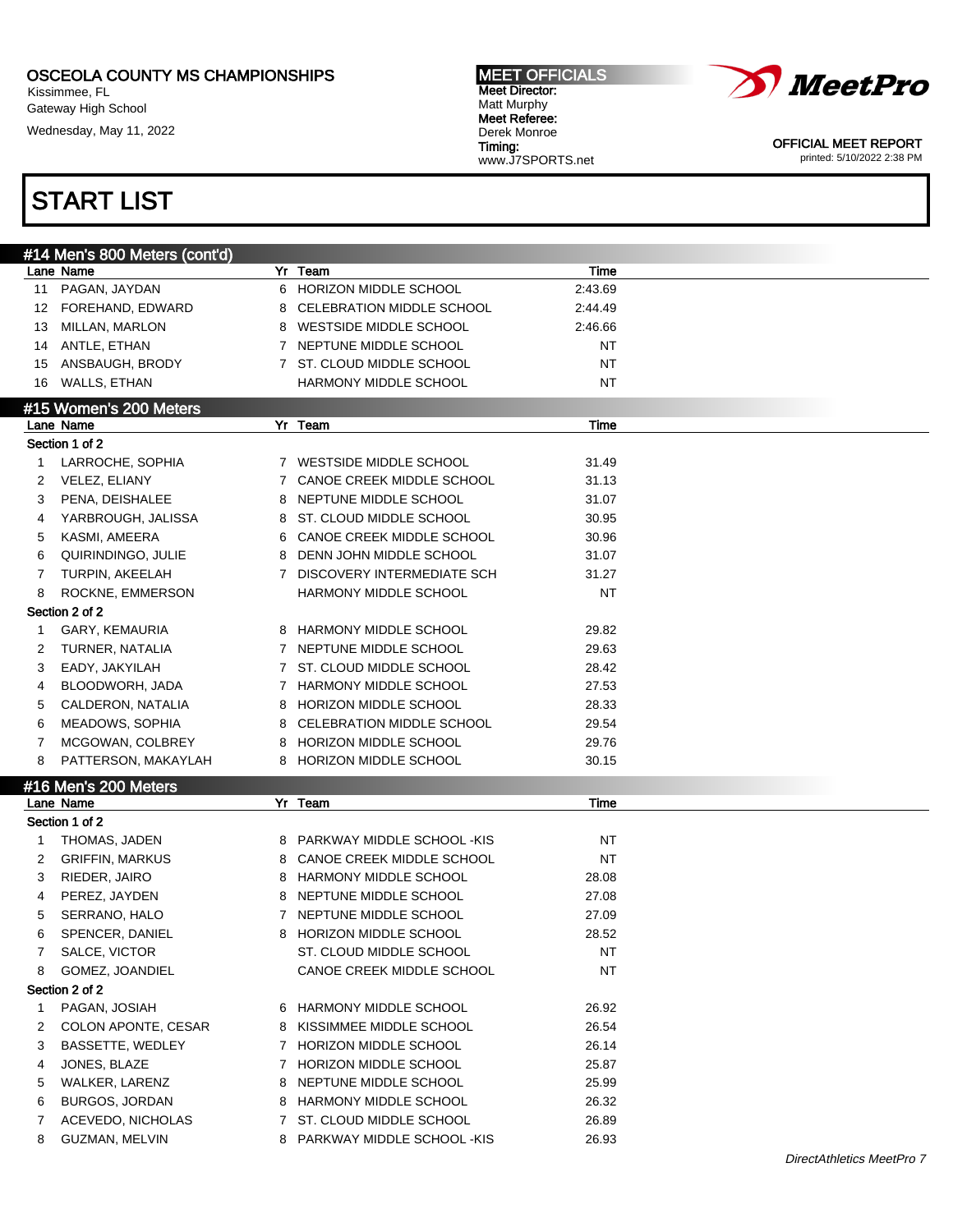Kissimmee, FL Gateway High School Wednesday, May 11, 2022

#### MEET OFFICIALS Meet Director: Matt Murphy Meet Referee: Derek Monroe Timing: www.J7SPORTS.net



OFFICIAL MEET REPORT printed: 5/10/2022 2:38 PM

|                | #17 Women's 4 x 400m Relay    |                        |   |             |  |
|----------------|-------------------------------|------------------------|---|-------------|--|
|                | Lane Team                     |                        |   | <b>Time</b> |  |
|                | Section 1 of 1                |                        |   |             |  |
| $\overline{2}$ | ST. CLOUD MIDDLE SCHOOL (A)   |                        | Α | 5:41.24     |  |
| 3              | NEPTUNE MIDDLE SCHOOL (A)     |                        | A | 5:03.57     |  |
|                | 1) MARINO, ALYSSA 8           | 2) URBAN, TRINITY 8    |   |             |  |
|                | 3) RIVERA, EVANA 8            | 4) DIAZ, LIA 8         |   |             |  |
| 4              | HARMONY MIDDLE SCHOOL (A)     |                        | Α | 4:55.40     |  |
| 5              | CELEBRATION MIDDLE SCHOOL (A) |                        | A | 5:01.73     |  |
| 6              | HORIZON MIDDLE SCHOOL (A)     |                        | A | 5:26.37     |  |
|                | 1) CHARLES, CIERRA 7          | 2) PEREZ, AGLAE 8      |   |             |  |
|                | 3) WILLIAMS, JAZLENA 8        | 4) BROWN, LENICEA 7    |   |             |  |
| 7              | CANOE CREEK MIDDLE SCHOOL (A) |                        | Α | 5:44.90     |  |
|                | #18 Men's 4 x 400m Relay      |                        |   |             |  |
|                | Lane Team                     |                        |   | Time        |  |
|                | Section 1 of 1                |                        |   |             |  |
| 1              | WESTSIDE MIDDLE SCHOOL (A)    |                        | Α | 5:41.26     |  |
|                | 1) CHRISTIE, DAVID 6          | 2) CASTANDA, RICARDO 6 |   |             |  |
|                | 3) HOSTOS, SEBASTIAN 6        | 4) WORRELL, AMARI 8    |   |             |  |
| 2              | CELEBRATION MIDDLE SCHOOL (A) |                        | Α | 4:34.17     |  |
| 3              | ST. CLOUD MIDDLE SCHOOL (A)   |                        | A | 4:20.46     |  |
| 4              | NEPTUNE MIDDLE SCHOOL (A)     |                        | A | 4:11.39     |  |
|                | 1) ROMERO, JOSEPH 8           | 2) ZAMOR, JACOB 7      |   |             |  |
|                | 3) IGLESIAS, EINAR 7          | 4) FABO, FABIANO 8     |   |             |  |
| 5              | HARMONY MIDDLE SCHOOL (A)     |                        | Α | 4:12.79     |  |
| 6              | HORIZON MIDDLE SCHOOL (A)     |                        | A | 4:27.27     |  |
|                | 1) ADOBAYA, JOHN 7            | 2) EXILES, JEFTAH 6    |   |             |  |
|                | 3) WHARDON, ADEN 6            | 4) LOPEZ, JORDAN 8     |   |             |  |
| $7^{\circ}$    | CANOE CREEK MIDDLE SCHOOL (A) |                        | Α | 4:41.97     |  |
|                | #19 Men's High Jump           |                        |   |             |  |

|     | $\frac{1}{2}$ ividity inglived in $\frac{1}{2}$ |    |                              |             |  |
|-----|-------------------------------------------------|----|------------------------------|-------------|--|
|     | Lane Name                                       |    | Yr Team                      | <b>Mark</b> |  |
|     | Flight 1 of 1                                   |    |                              |             |  |
|     | GARDNER, SAWYER                                 |    | 8 CELEBRATION MIDDLE SCHOOL  | 5'0''       |  |
|     | SANTINI, ETHAN                                  |    | 8 ST. CLOUD MIDDLE SCHOOL    | 5'0''       |  |
| 3   | WORRELL, AMARI                                  |    | 8 WESTSIDE MIDDLE SCHOOL     | 4' 10"      |  |
| 4   | ANTLE, ETHAN                                    |    | NEPTUNE MIDDLE SCHOOL        | 4' 8''      |  |
| 5.  | TORRES, ELIAS                                   |    | 8 NEPTUNE MIDDLE SCHOOL      | 4' 8''      |  |
| 6.  | JELLEY, TIEGE                                   |    | 7 CELEBRATION MIDDLE SCHOOL  | 4'6''       |  |
|     | MILLAN, MARLON                                  |    | 8 WESTSIDE MIDDLE SCHOOL     | 4'6''       |  |
| 8   | ROBB, BRYCSEN                                   |    | 6 HARMONY MIDDLE SCHOOL      | 4'6''       |  |
| 9   | FABO, FABIANO                                   |    | 8 NEPTUNE MIDDLE SCHOOL      | 4' 4"       |  |
| 10  | <b>CARLSON, MATTHEW</b>                         |    | 7 CELEBRATION MIDDLE SCHOOL  | 4'2"        |  |
| 11  | <b>JUSTE, STANLEY</b>                           |    | 7 ST. CLOUD MIDDLE SCHOOL    | 4'2"        |  |
| 12. | MAURO, DOMINIC                                  | 8. | <b>HARMONY MIDDLE SCHOOL</b> | 4'0''       |  |
|     |                                                 |    |                              |             |  |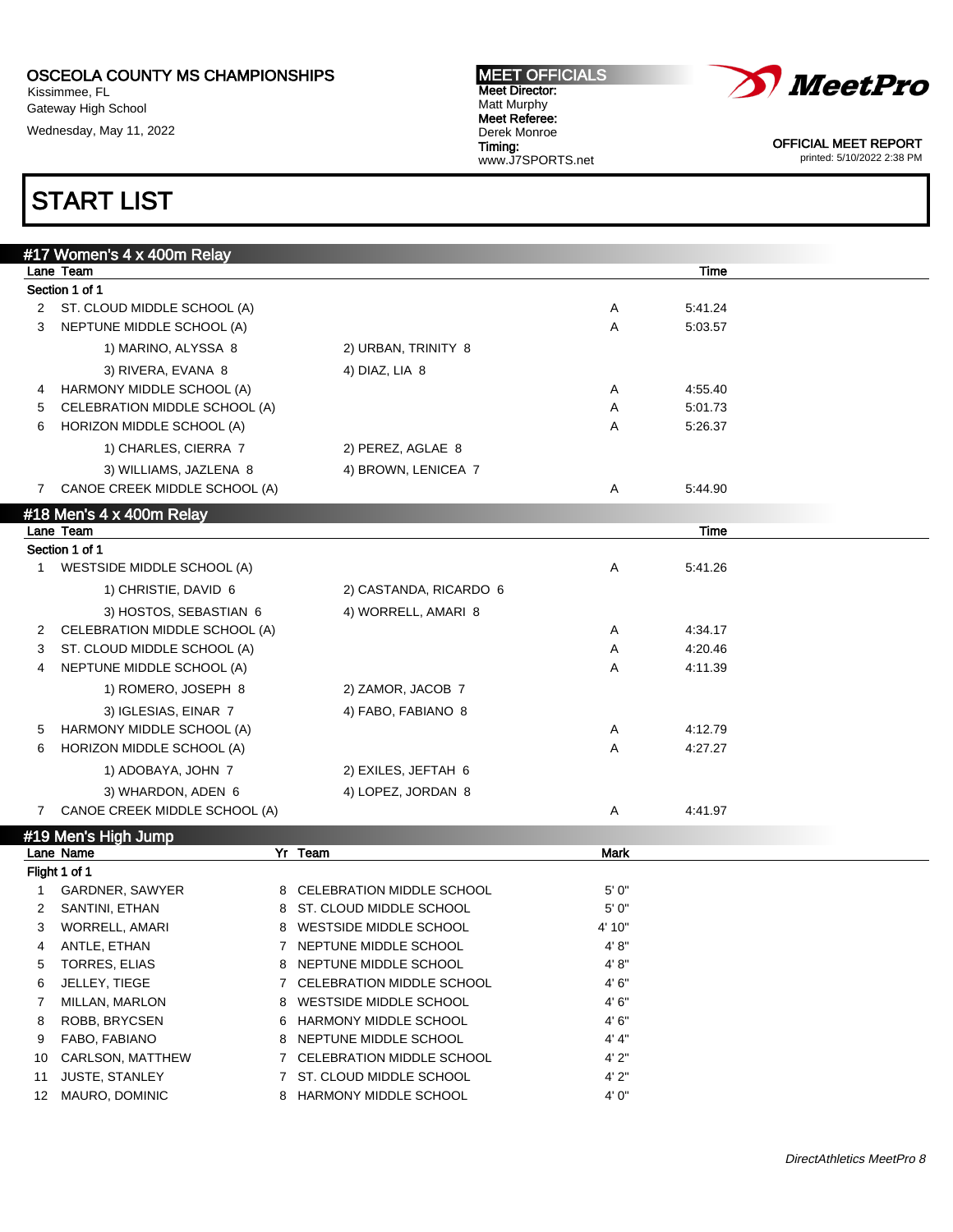Kissimmee, FL Gateway High School Wednesday, May 11, 2022

## START LIST

|    | #20 Women's High Jump    |              |                             |           |  |
|----|--------------------------|--------------|-----------------------------|-----------|--|
|    | Lane Name                |              | Yr Team                     | Mark      |  |
|    | Flight 1 of 1            |              |                             |           |  |
| 1  | CARVARA, EMILY           |              | 8 NEPTUNE MIDDLE SCHOOL     | 4' 8"     |  |
| 2  | HUSBANDS, ELLAH          |              | 8 HARMONY MIDDLE SCHOOL     | 4'6''     |  |
| 3  | EADY, JAKYILAH           | $\mathbf{7}$ | ST. CLOUD MIDDLE SCHOOL     | 4'2"      |  |
| 4  | PENA, DEISHALEE          | 8            | NEPTUNE MIDDLE SCHOOL       | 4'2"      |  |
| 5  | VARGO, ALYSSA            | 8            | HARMONY MIDDLE SCHOOL       | 4'2"      |  |
| 6  | VICKERS, SAMANTHA        | $\mathbf{7}$ | HARMONY MIDDLE SCHOOL       | 4' 0"     |  |
| 7  | HOWARD, MIKAILA          | 8            | WESTSIDE MIDDLE SCHOOL      | 3'10"     |  |
| 8  | MOORE, CHELSEA           | 8            | CELEBRATION MIDDLE SCHOOL   | 3'10"     |  |
| 9  | NOPPER, PAYTYN           |              | 6 CANOE CREEK MIDDLE SCHOOL | 3'10"     |  |
| 10 | DECESARE, GIGI           | 8            | CELEBRATION MIDDLE SCHOOL   | 3' 8''    |  |
| 11 | MARKS, ALEXIS            | 6            | WESTSIDE MIDDLE SCHOOL      | 3' 8''    |  |
| 12 | THOMPSON, JULIANA        | 6            | ST. CLOUD MIDDLE SCHOOL     | 3' 8''    |  |
| 13 | CORDERO, NEVAEH          |              | 6 NEPTUNE MIDDLE SCHOOL     | NM        |  |
|    | #21 Men's Long Jump      |              |                             |           |  |
|    | Lane Name                |              | Yr Team                     | Mark      |  |
|    | Flight 1 of 2            |              |                             |           |  |
| 1  | <b>TORRES, ELIAS</b>     |              | 8 NEPTUNE MIDDLE SCHOOL     | 17'1"     |  |
| 2  | WALKER, LARENZ           | 8            | NEPTUNE MIDDLE SCHOOL       | 17'1"     |  |
| 3  | JULIAN, ASHAUN           | 8            | NEPTUNE MIDDLE SCHOOL       | 16' 4"    |  |
| 4  | LOPEZ, JORDAN            | 8            | HORIZON MIDDLE SCHOOL       | 15' 8''   |  |
| 5  | SANTINI, ETHAN           | 8            | ST. CLOUD MIDDLE SCHOOL     | 15'7''    |  |
| 6  | MEDINA-RODRIGUEZ, ANGEL  |              | 8 HARMONY MIDDLE SCHOOL     | 15'1"     |  |
| 7  | PAGAN, JOSIAH            |              | 6 HARMONY MIDDLE SCHOOL     | 14' 11"   |  |
| 8  | THOMAS, JADEN            | 8            | PARKWAY MIDDLE SCHOOL -KIS  | 14' 10"   |  |
|    | Flight 2 of 2            |              |                             |           |  |
| 1  | GARCIA, OSCAR            | 8            | DENN JOHN MIDDLE SCHOOL     | 14' 8''   |  |
| 2  | WETMORE, SEAN            | 8            | DENN JOHN MIDDLE SCHOOL     | 14' 6"    |  |
| 3  | ROBB, BRYCSEN            | 6            | HARMONY MIDDLE SCHOOL       | 14'3''    |  |
| 4  | FERNANDEZ, EDUARDO       | 8            | HORIZON MIDDLE SCHOOL       | 14'1''    |  |
| 5  | NUZZI, SEAN              | 8            | CELEBRATION MIDDLE SCHOOL   | 14' 1"    |  |
| 6  | LONG, STEVEN             | 8            | CELEBRATION MIDDLE SCHOOL   | 13' 10"   |  |
| 7  | VONGPHRACHANH, MALECHI   |              | 7 CELEBRATION MIDDLE SCHOOL | 13' 4"    |  |
| 8  | SANTIAGO, PETER          |              | 8 CANOE CREEK MIDDLE SCHOOL | <b>NM</b> |  |
|    | #22 Women's Long Jump    |              |                             |           |  |
|    | Lane Name                |              | Yr Team                     | Mark      |  |
|    | Flight 1 of 2            |              |                             |           |  |
| 1  | VARGO, ALYSSA            |              | 8 HARMONY MIDDLE SCHOOL     | 15' 6"    |  |
| 2  | STANLEY, KEYANNA         | 7            | HORIZON MIDDLE SCHOOL       | 15'0''    |  |
| 3  | BLOODWORH, JADA          | 7            | HARMONY MIDDLE SCHOOL       | 14' 6"    |  |
| 4  | PENA, DEISHALEE          | 8            | NEPTUNE MIDDLE SCHOOL       | 14' 4"    |  |
| 5  | DIAZ, LIA                | 8            | NEPTUNE MIDDLE SCHOOL       | 13' 10"   |  |
| 6  | <b>BAGUER, CHRISTINE</b> | 6            | BELLALAGO MIDDLE SCHOOL AC  | 13'6''    |  |
| 7  | BELL, CHAVORIA           | 8            | ST. CLOUD MIDDLE SCHOOL     | 13'0''    |  |
| 8  | LABOY, NYLA              | $7^{\circ}$  | DENN JOHN MIDDLE SCHOOL     | 12' 10"   |  |

Flight 2 of 2



Meet Director: Matt Murphy Meet Referee: Derek Monroe Timing: www.J7SPORTS.net

MEET OFFICIALS

OFFICIAL MEET REPORT printed: 5/10/2022 2:38 PM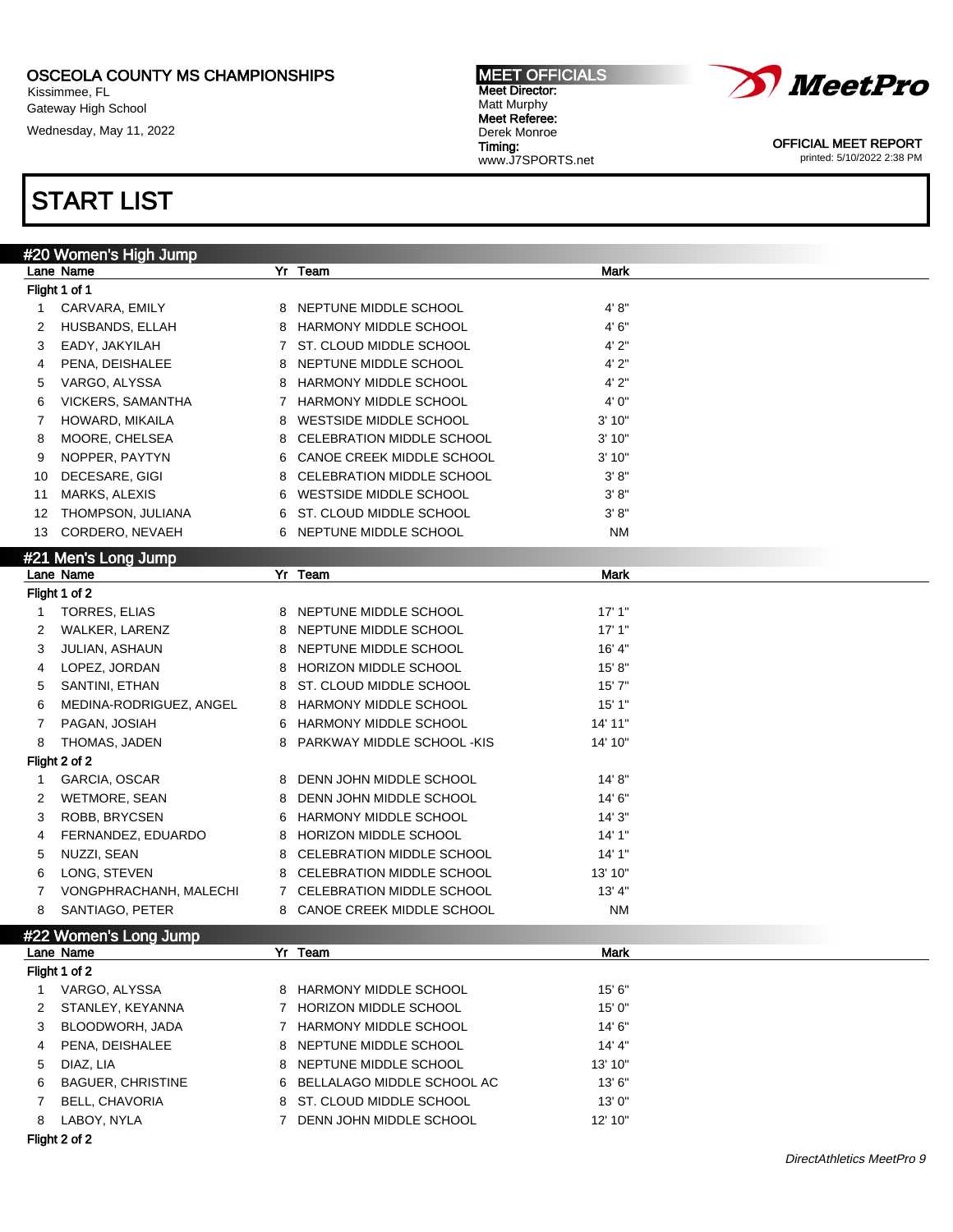Kissimmee, FL Gateway High School

Wednesday, May 11, 2022

#### MEET OFFICIALS Meet Director: Matt Murphy Meet Referee: Derek Monroe Timing: www.J7SPORTS.net



OFFICIAL MEET REPORT printed: 5/10/2022 2:38 PM

|                  | #22 Women's Long Jump (cont'd)     |   |                                                          |         |
|------------------|------------------------------------|---|----------------------------------------------------------|---------|
|                  | Lane Name                          |   | $Yr$ Team                                                | Mark    |
| $\mathbf{1}$     | TURNER, NATALIA                    |   | 7 NEPTUNE MIDDLE SCHOOL                                  | 12' 9"  |
| 2                | <b>BRACY, KAIA</b>                 | 8 | <b>HARMONY MIDDLE SCHOOL</b>                             | 12'1"   |
| 3                | LORGEAT, SAMARAH                   |   | 8 CANOE CREEK MIDDLE SCHOOL                              | 12'1"   |
| 4                | RIVERA, ADRYANA                    |   | CANOE CREEK MIDDLE SCHOOL                                | ΝM      |
| 5                | VENZEN, BRIHANNA                   |   | 7 DENN JOHN MIDDLE SCHOOL                                | 11'5''  |
| 6                | MOORE, CHELSEA                     |   | 8 CELEBRATION MIDDLE SCHOOL                              | 11'5''  |
| 7                | MARKS, ALEXIS                      |   | 6 WESTSIDE MIDDLE SCHOOL                                 | 11'3"   |
| 8                | SANTIAGO, SERENA                   |   | 7 CELEBRATION MIDDLE SCHOOL                              | 11'2"   |
|                  |                                    |   |                                                          |         |
|                  | #23 Men's Triple Jump<br>Lane Name |   | Yr Team                                                  | Mark    |
|                  | Flight 1 of 1                      |   |                                                          |         |
| 1                | <b>TORRES, ELIAS</b>               |   | 8 NEPTUNE MIDDLE SCHOOL                                  | 34' 2"  |
|                  |                                    |   |                                                          |         |
| 2                | FABO, FABIANO                      |   | 8 NEPTUNE MIDDLE SCHOOL                                  | 33'8"   |
| 3                | PAGAN, JOSIAH                      |   | 6 HARMONY MIDDLE SCHOOL                                  | 33'8"   |
| 4                | ANTLE, ETHAN                       |   | 7 NEPTUNE MIDDLE SCHOOL                                  | 32' 7"  |
| 5                | FERNANDEZ, EDUARDO                 | 8 | HORIZON MIDDLE SCHOOL                                    | 32' 4"  |
| 6                | JUSTE, STANLEY                     |   | 7 ST. CLOUD MIDDLE SCHOOL                                | 31'6''  |
| 7                | <b>WETMORE, SEAN</b>               | 8 | DENN JOHN MIDDLE SCHOOL                                  | 30' 7"  |
| 8                | THOMPSON, JEDIDIAH                 |   | 7 ST. CLOUD MIDDLE SCHOOL                                | 29' 11" |
| 9                | <b>GRIFFIN, HOWIE</b>              | 8 | HARMONY MIDDLE SCHOOL                                    | 29' 6"  |
| 10               | VONGPHRACHANH, MALECHI             |   | 7 CELEBRATION MIDDLE SCHOOL                              | 29' 6"  |
| 11               | <b>ROBB, BRYCSEN</b>               |   | 6 HARMONY MIDDLE SCHOOL                                  | 29' 4"  |
| 12 <sup>12</sup> | NUZZI, JOHN                        |   | 7 CELEBRATION MIDDLE SCHOOL                              | 27'3''  |
|                  | 13 GUIDICE, MICHAEL                |   | 6 CELEBRATION MIDDLE SCHOOL                              | 25' 4"  |
|                  | #24 Women's Triple Jump            |   |                                                          |         |
|                  | Lane Name                          |   | Yr Team                                                  | Mark    |
|                  | Flight 1 of 1                      |   |                                                          |         |
| 1                | CALDERON, NATALIA                  | 8 | HORIZON MIDDLE SCHOOL                                    | 32' 5"  |
| 2                | COATS, MARISSA                     | 8 | DENN JOHN MIDDLE SCHOOL                                  | 30'5''  |
| 3                | HUSBANDS, ELLAH                    | 8 | HARMONY MIDDLE SCHOOL                                    | 29' 8"  |
| 4                | PENA, DEISHALEE                    | 8 | NEPTUNE MIDDLE SCHOOL                                    | 29' 4"  |
| 5                | <b>BELL, CHAVORIA</b>              | 8 | ST. CLOUD MIDDLE SCHOOL                                  | 29' 1"  |
| 6                | BLOODWORH, JADA                    |   | 7 HARMONY MIDDLE SCHOOL                                  | 28' 11" |
| 7                | ASHLEY, LILLY                      |   | 7 HARMONY MIDDLE SCHOOL                                  | 28' 9"  |
| 8                | CORDERO, NEVAEH                    |   | 6 NEPTUNE MIDDLE SCHOOL                                  | 27' 8"  |
|                  | CARVARA, EMILY                     |   | NEPTUNE MIDDLE SCHOOL                                    | 27' 0"  |
| 9                |                                    | 8 |                                                          |         |
| 10               | DECESARE, JULIETTA                 | 8 | CELEBRATION MIDDLE SCHOOL<br>7 CANOE CREEK MIDDLE SCHOOL | 26' 4"  |
| 11               | DEMEGLIO, HAILEY                   |   |                                                          | 24' 5"  |
|                  | #25 Men's Shot Put                 |   |                                                          |         |
|                  | Lane Name                          |   | Yr Team                                                  | Mark    |
|                  | Flight 1 of 2                      |   |                                                          |         |
| 1                | MEDINA-RODRIGUEZ, ANGEL            |   | 8 HARMONY MIDDLE SCHOOL                                  | 36' 11" |
| 2                | BEVERLY, ANTHONY                   | 8 | KISSIMMEE MIDDLE SCHOOL                                  | 36' 9"  |
|                  |                                    |   |                                                          |         |
| 3                | PEREZ, JAYDEN                      |   | 8 NEPTUNE MIDDLE SCHOOL                                  | 35' 9"  |
| 4                | WELLS, RYAN                        |   | 8 HARMONY MIDDLE SCHOOL                                  | 34' 9"  |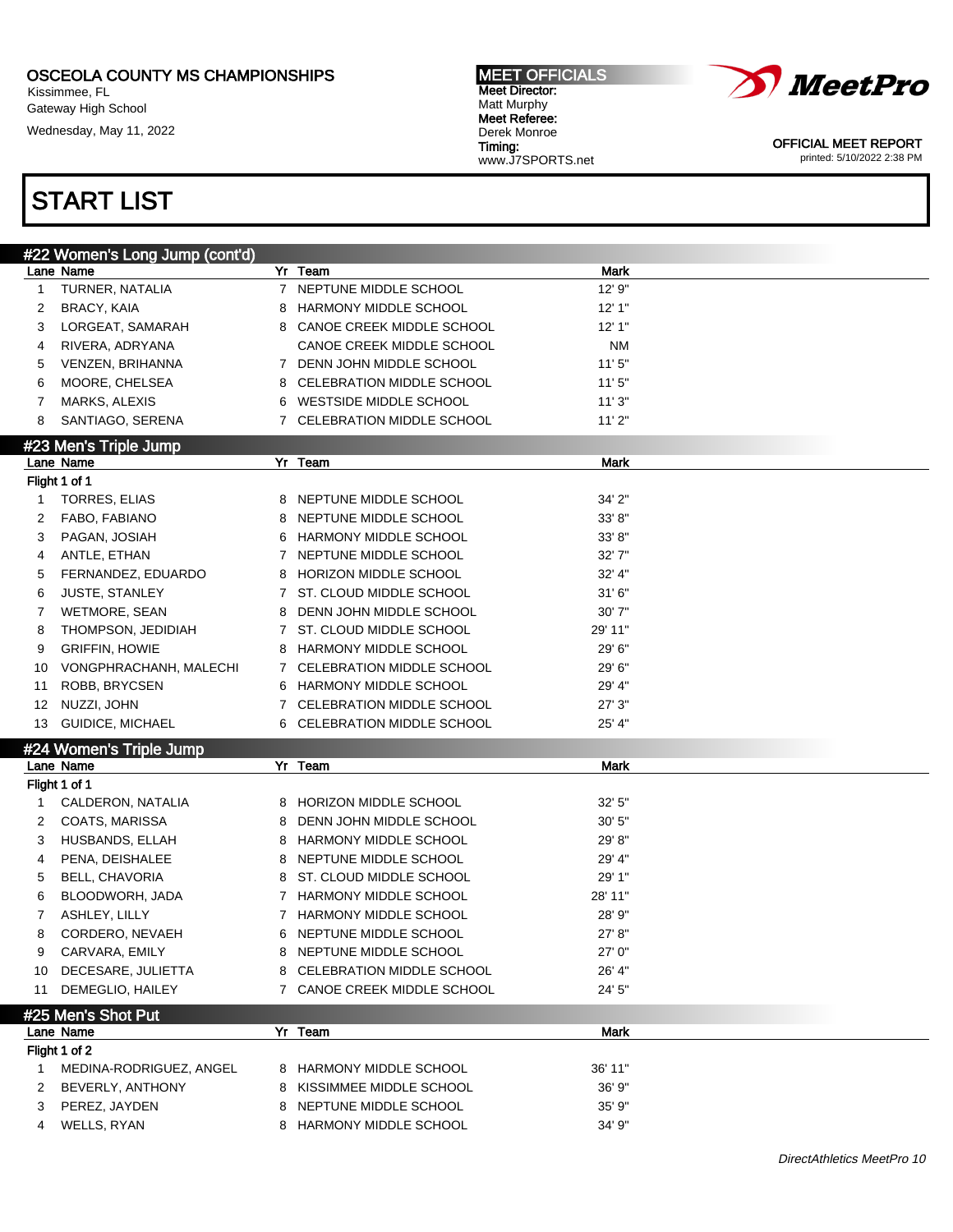Kissimmee, FL Gateway High School

Wednesday, May 11, 2022

#### MEET OFFICIALS Meet Director: Matt Murphy Meet Referee: Derek Monroe Timing: www.J7SPORTS.net



OFFICIAL MEET REPORT printed: 5/10/2022 2:38 PM

| #25 Men's Shot Put (cont'd) |                         |   |                                  |             |  |  |  |  |
|-----------------------------|-------------------------|---|----------------------------------|-------------|--|--|--|--|
|                             | Lane Name               |   | Yr Team                          | <b>Mark</b> |  |  |  |  |
| 5                           | COCKCROFT, JUDE         | 6 | NEPTUNE MIDDLE SCHOOL            | 33' 11"     |  |  |  |  |
| 6                           | JONES, BLAZE            |   | 7 HORIZON MIDDLE SCHOOL          | 32'7''      |  |  |  |  |
| 7                           | GARCIA, OSCAR           | 8 | DENN JOHN MIDDLE SCHOOL          | 32'3''      |  |  |  |  |
| 8                           | <b>GRIFFIN, MARKUS</b>  | 8 | CANOE CREEK MIDDLE SCHOOL        | 31' 8''     |  |  |  |  |
|                             | Flight 2 of 2           |   |                                  |             |  |  |  |  |
| 1                           | PETIT-FRERE, EZER       |   | 7 HARMONY MIDDLE SCHOOL          | 31' 8''     |  |  |  |  |
| 2                           | <b>HOWES, HINTON</b>    | 8 | CANOE CREEK MIDDLE SCHOOL        | $30'$ $2"$  |  |  |  |  |
| 3                           | <b>VALENS, DARREN</b>   | 8 | HORIZON MIDDLE SCHOOL            | $30'$ $2"$  |  |  |  |  |
| 4                           | HECTOR, CAMACHO         | 8 | <b>CELEBRATION MIDDLE SCHOOL</b> | 29' 9"      |  |  |  |  |
| 5                           | WALD, ABEL              |   | 7 ST. CLOUD MIDDLE SCHOOL        | 29' 9"      |  |  |  |  |
| 6                           | QUINONES, PETER         |   | 8 CELEBRATION MIDDLE SCHOOL      | 29'3''      |  |  |  |  |
| 7                           | POLITE, KADEN           |   | PARKWAY MIDDLE SCHOOL -KIS       | <b>NM</b>   |  |  |  |  |
| 8                           | EALY, MAKHI             |   | 8 ST. CLOUD MIDDLE SCHOOL        | <b>NM</b>   |  |  |  |  |
|                             | #26 Women's Shot Put    |   |                                  |             |  |  |  |  |
|                             | Lane Name               |   | Yr Team                          | Mark        |  |  |  |  |
|                             | Flight 1 of 2           |   |                                  |             |  |  |  |  |
| 1                           | MCCALL, KIARRA          |   | 8 NEPTUNE MIDDLE SCHOOL          | 33' 4"      |  |  |  |  |
| 2                           | ASLAN, EMERSON          | 8 | HARMONY MIDDLE SCHOOL            | $32'$ $2"$  |  |  |  |  |
| 3                           |                         |   | 8 HORIZON MIDDLE SCHOOL          |             |  |  |  |  |
|                             | PATTERSON, MAKAYLAH     |   | 8 NEPTUNE MIDDLE SCHOOL          | 31'3''      |  |  |  |  |
| 4                           | RIVERA, EVANA           |   |                                  | 31'0''      |  |  |  |  |
| 5                           | BERRIOS, SYANI          |   | 7 CANOE CREEK MIDDLE SCHOOL      | 28'5''      |  |  |  |  |
| 6                           | <b>FROST, AUTUMN</b>    |   | 7 ST. CLOUD MIDDLE SCHOOL        | 28'3''      |  |  |  |  |
| 7                           | <b>FLAHERTY, BROOKE</b> |   | 8 NEPTUNE MIDDLE SCHOOL          | 28' 1"      |  |  |  |  |
| 8                           | BRUNSON, GLORY          |   | 7 HORIZON MIDDLE SCHOOL          | 27' 10"     |  |  |  |  |
|                             | Flight 2 of 2           |   |                                  |             |  |  |  |  |
| 1                           | SORROUGH, KINZIE        |   | 7 HARMONY MIDDLE SCHOOL          | 27'7''      |  |  |  |  |
| 2                           | MOISE, SHANIKA          |   | 7 HORIZON MIDDLE SCHOOL          | 27'3''      |  |  |  |  |
| 3                           | WILLIAMS, ISA           |   | 8 CANOE CREEK MIDDLE SCHOOL      | $27'$ $2"$  |  |  |  |  |
| 4                           | DECESARE, GIGI          |   | 8 CELEBRATION MIDDLE SCHOOL      | 26' 6"      |  |  |  |  |
| 5                           | CASTELLUCCI, MADISON    |   | ST. CLOUD MIDDLE SCHOOL          | NΜ          |  |  |  |  |
| 6                           | MURRAY, AUBURN          |   | ST. CLOUD MIDDLE SCHOOL          | ΝM          |  |  |  |  |
| 7                           | CONLEY, KAYLIE          |   | 8 HARMONY MIDDLE SCHOOL          | NΜ          |  |  |  |  |
| 8                           | FLORIMON, AALIYAH       |   | 7 BELLALAGO MIDDLE SCHOOL AC     | 25' 5"      |  |  |  |  |
|                             | #27 Men's Discus        |   |                                  |             |  |  |  |  |
|                             | Lane Name               |   | Yr Team                          | Mark        |  |  |  |  |
|                             | Flight 1 of 2           |   |                                  |             |  |  |  |  |
| 1                           | PEREZ, JAYDEN           |   | 8 NEPTUNE MIDDLE SCHOOL          | 101'0''     |  |  |  |  |
| 2                           | MEDINA-RODRIGUEZ, ANGEL |   | 8 HARMONY MIDDLE SCHOOL          | 100' 4"     |  |  |  |  |
| 3                           | <b>HOWES, HINTON</b>    |   | 8 CANOE CREEK MIDDLE SCHOOL      | 91'2"       |  |  |  |  |
| 4                           | WELLS, RYAN             | 8 | HARMONY MIDDLE SCHOOL            | 81' 11"     |  |  |  |  |
| 5                           | COCKCROFT, JUDE         | 6 | NEPTUNE MIDDLE SCHOOL            | 81'7''      |  |  |  |  |
| 6                           | EALY, MAKHI             | 8 | ST. CLOUD MIDDLE SCHOOL          | 81'5''      |  |  |  |  |
| 7                           | VALENS, DARREN          | 8 | HORIZON MIDDLE SCHOOL            | 79' 0"      |  |  |  |  |
| 8                           | WALD, ABEL              |   | 7 ST. CLOUD MIDDLE SCHOOL        | 67' 4"      |  |  |  |  |
| Flight 2 of 2               |                         |   |                                  |             |  |  |  |  |
| 1                           | <b>GRIFFIN, MARKUS</b>  |   | 8 CANOE CREEK MIDDLE SCHOOL      | 65' 6"      |  |  |  |  |
|                             |                         |   |                                  |             |  |  |  |  |